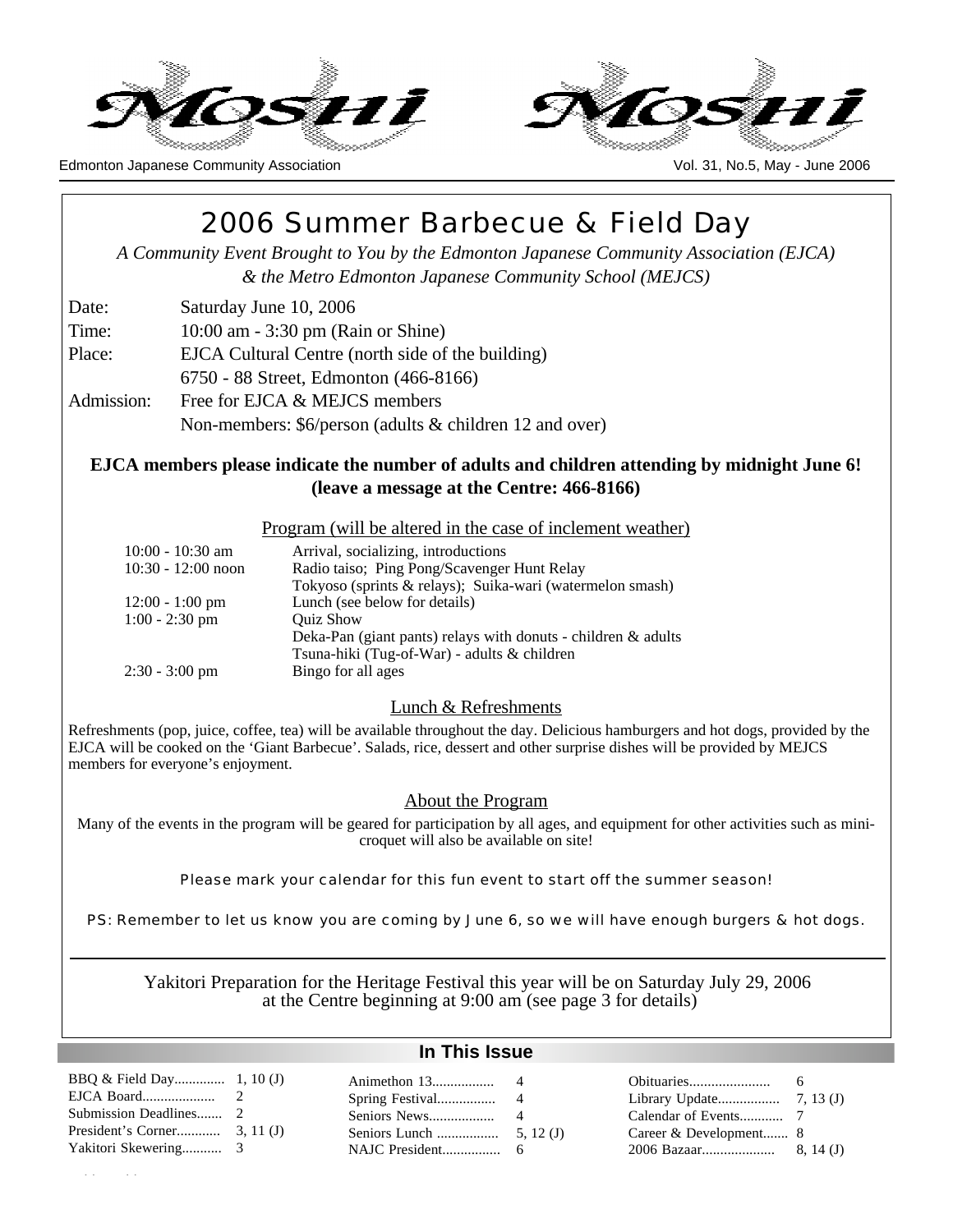# 2005 - 2006 EJCA Board of Directors & Committees

**President** Mike Murakami - 433-9029

**1st Vice-President** Cathy Tennant - 436-6291

**2nd Vice-President** Hideji Ono - 458-7269

**Secretary-Treasurer** Jim Hoyano - 437-7730

**Finance Committee** Wray Tsuji - 484-6291 Rick Hirata - 438-2747 Scott Sutton - 994-6519

**Seniors** Yumiko Hoyano - 437-7730

*Published by*

*Edmonton Japanese Community Association*

*Editorial Address: 6750 - 88 Street Edmonton, Alberta T6E 5H6 Tel: (780) 466-8166 Fax: (780) 465-0376* website: www.ejca.org

*English Section Editor: Jim Hoyano Japanese Section Editor: Yumiko Hoyano*

> *Support Staff: Soly Sawada Daiyo Sawada Sandy Nakashima Tom Nakashima*

*"Moshi Moshi is a publication of the Edmonton Japanese Community Association. Its objective is to disseminate information of interest to the Japanese community and those interested in Japanese culture, including announcements of upcoming events.*

**Social Committee** Cathy Tennant - 436-6291 Edie Nagata - 484-5495 Joe Sumiya - 917-3356 Scott Sutton - 994-6519

**Sports & Youth** Yuri Nakano - 437-5294

**NAJC Committee** Mike Murakami - 433-9029

**Scholarships & Awards** Yoshiaki Hirata - 438-2747 Daiyo Sawada - 436-4797

**Japan Today School Program** Hideji Ono - 458-7269 Monica Johnson - 447-3092

**Membership** Joe Sumiya - 917-3356 Edie Nagata - 484-5495 Monica Johnson - 447-3092 **Wellness-In-Living Committee** Yumiko Hoyano - 437-7730 Mike Murakami - 433-9029 Daiyo Sawada - 436-4797 Junichi Hashimoto - 437-5911 Aiko Murakami - 433-9029

**Joint Committee** Mike Murakami - 433-9029 Joe Sumiya - 917-3356 Sanae Ohki - 459-3862

**Past President** Yumiko Hoyano - 437-7730

**MEJCS Liaison TRA** 

**JET Liaison** Monica Johnson - 447-3092

**Devonian Garden Advisory Committee** Hideji Ono - 458-7269 Wray Tsuji - 484-6291

# Deadline for Submissions for the Next Issue (Vol. 31, No. 6) is July 10 , 2006

Submission Deadlines for other upcoming issues:

Volume 32, No. 1 - September 10, 2006 Volume 32, No. 2 - November 10, 2006 Volume 32, No. 3 - January 10, 2007 Volume 32, No. 4 - March 10, 2007 Volume 32, No. 5 - May 10, 2007

# EJCA Mission & Vision Statements

## Mission

- To facilitate the development of an inclusive and vibrant Japanese Canadian Community within a multicultural Edmonton.
- To support the objectives of the National Association of Japanese Canadians by promoting respect and harmony among people of various cultures in the Edmonton area.

## Vision

• A dynamic and evolving community that sustains a sense of wellbeing built upon awareness of Japanese heritage in Canada.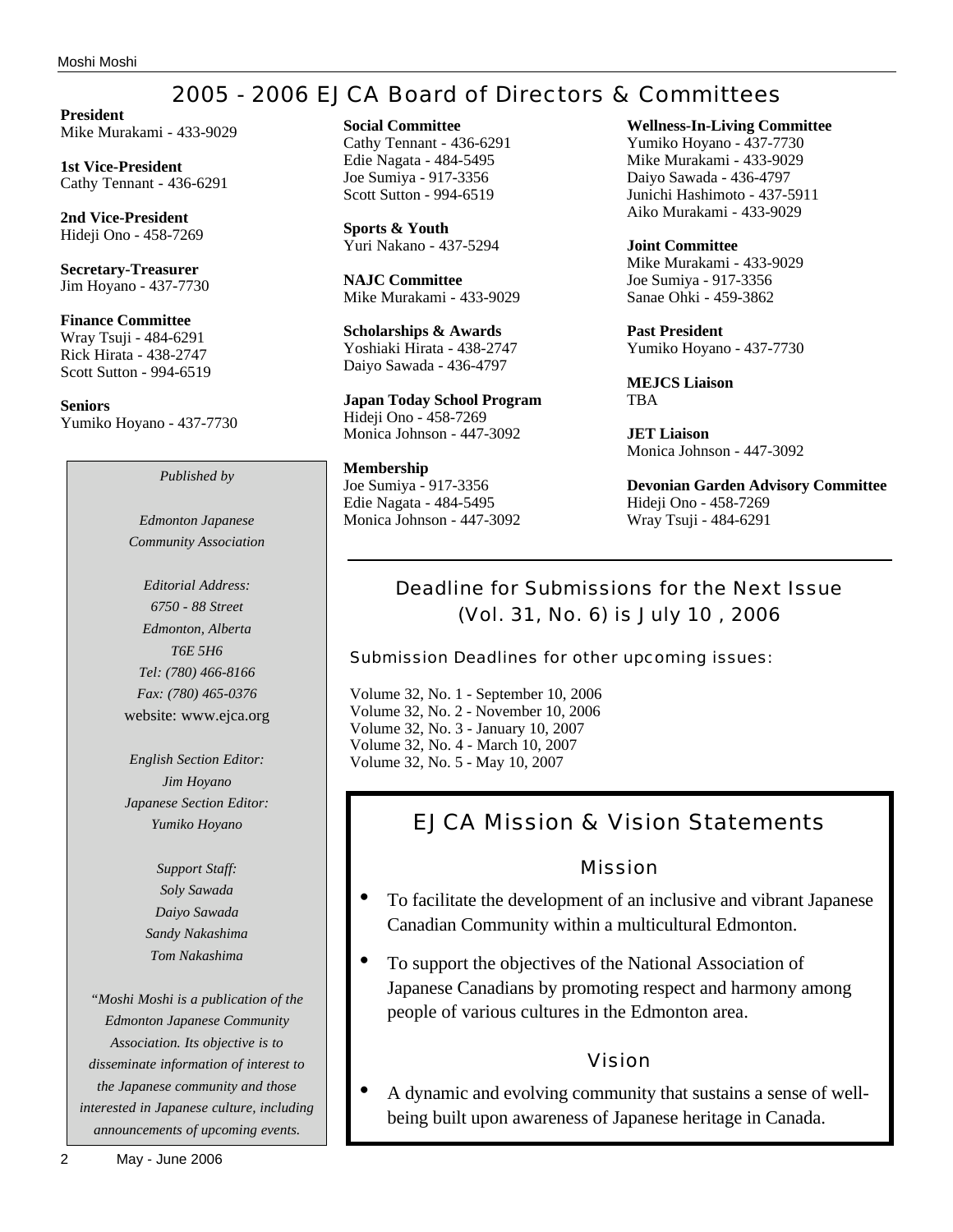# President's Corner

#### Mike Murakami

The Census form came a few months ago. I saw the instructions…. "What is the language that this person first learned at home in childhood and still understands? English. French. Other." I have often thought about how the EJCA community and affiliated organizations reflect this reality. Statscan estimates that Japanese Canadians represent 0.2 % of Canadian folks. According to some studies, 95% of our new generation will have bi-racial relationships. Hambun-Hambun, half and half, or Hapa kids will become the norm. (Hapa: A person with one Asian or Asian-American parent and one non-Asian parent). Are Japanese Canadians becoming an "invisible" visible minority, or evolving into a unique cross-cultural phenomenon?

Whether it is the Karate, Go, Bonsai, or the Kita No Taiko club, most instructors and members are non-Japanese. EJCA seems to be on the leading edge of cross-cultural social change in Edmonton. Rather than being an identity issue, the many different sounding names at EJCA are a positive collective identity. EJCA doesn't really fit into any one "ethnic" category. This happy outcome is a good thing.

For example, the delightful Kita no Taiko performance that opened the *Geisha to Diva: the Kimonos of Ichimaru* exhibition at the Royal Alberta Museum was a magnificent expression of cross-cultural harmony. Although the drummers reflected more than 5 different mother tongues, they performed as one harmonious ensemble. Their performance reminded me of the great jazz analogy by Kristin Anundsen.

"Imagine an improvisational jazz ensemble, a good example of a human system in dynamic balance. No one directs, the musicians simply jam, and they are so tuned into themselves and the group that they intuitively know when to play solo and when to play together. Their differences contribute to, rather

than interfere with, the musical message. Each brings a unique sound to the group, yet the overall sound is much more a collection of separate notes. Relationship is critical - the musicians' subtle signals, their deference to one another, their weaving of melodies and rhythms - and so is individual expression. Without soaring or soulful solos, the music would be reduced to bland, spiceless stew. The best jazz ensemble musicians are both assertive and cooperative - and they are not known to complain about a lack of freedom. The dynamism between individual and group encourages spontaneous expression, resulting in an organic, ever changing flow of music. Each rendition of the same piece is recognizable, yet fresh and new."

We are most fortunate that EJCA has become home for suc¬cessful arts groups like Kita no Taiko. They personify the value of collaborative self-discovery and catalyze cross-cultural understanding. *"All of the arts; oral traditions, music, ritual, the visible arts, the theatre, must singly and together create the most comprehen¬sive art of all, a human¬ized society, and its masterpiece, transformed human spirits." -anon*

Once a small struggling ethnic community group, EJCA has evolved into a vibrant and diverse community, connected by Japanese culture. August 5 -7, EJCA groups will be performing at the Edmonton Heritage Festival Japanese Pavilion. Here's your one-stop chance to see the full spectrum of EJCA cultural programs, or chat with the performers and sample Japanese delicacies. Come be part of it!

The Edmonton Heritage Festival features 58 pavilions representing over 70 cultures from all over the world. As a proud third generation Japanese Canadian who lives in a city where over two thirds of the population has a different mother tongue, I can assure you that we all have more that unites us than divides.

## Yakitori Preparation

The 2006 Heritage Festival committee needs volunteers to help make Yakitori, which will be sold during the festival August 5-7, 2006.

**Date: Saturday July 29, 2006 Place: EJCA Cultural Centre Time: 9:00 am to 3:00 pm**



Volunteer forms and more information for all 2006 Heritage Festival activities will be available at the Summer Barbecue & Field Day on June 10, so please sign up for as many positions as you can, including the yakitori preparation!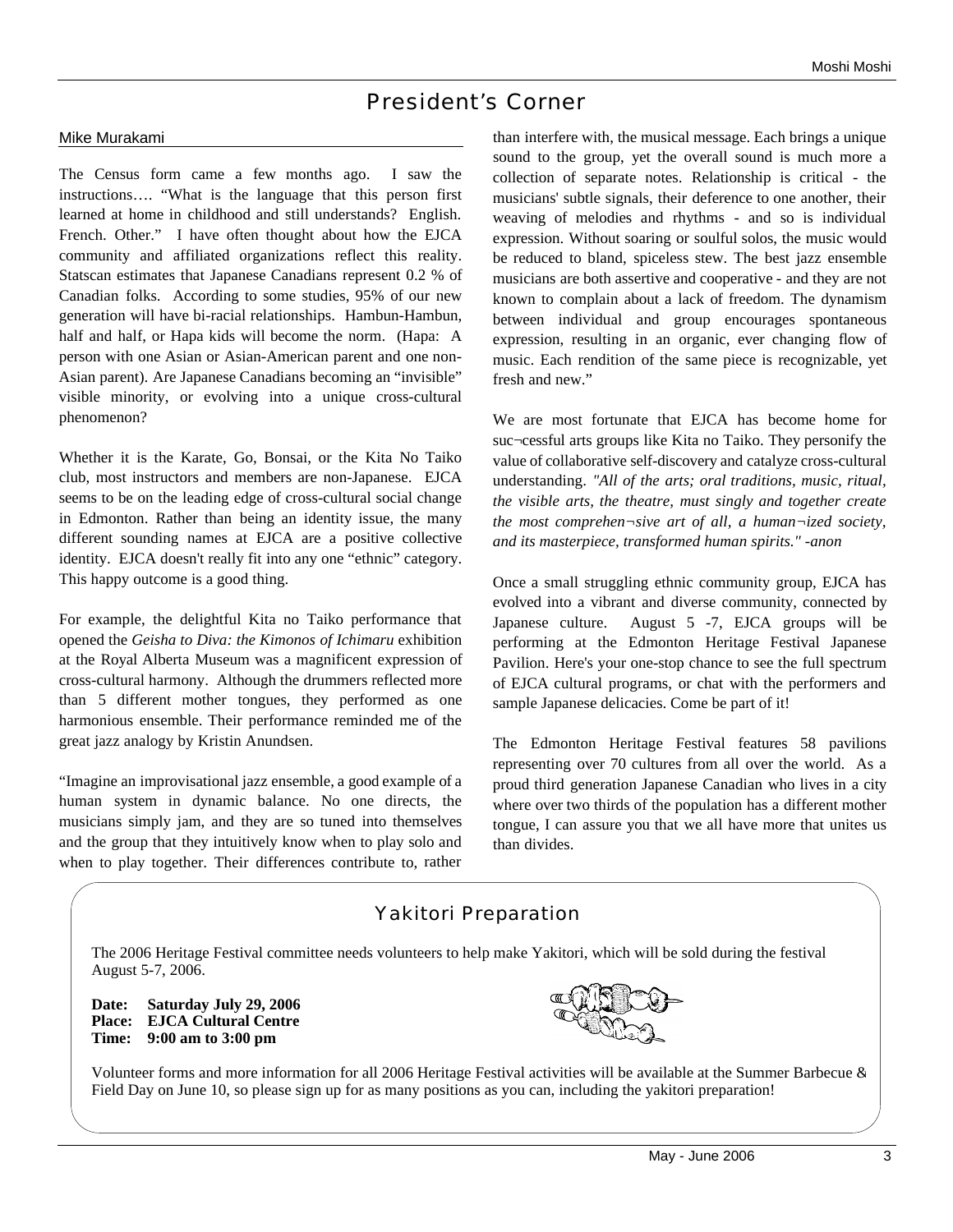# *ANIMETHON* 13 July 7 to 9, 2006, Edmonton, Alberta MacEwan City Centre Campus & Coast Edmonton Plaza

A Canadian Tradition! Over 5,000 attendees! Canada's Longest Running Anime Festival!

Animethon is Western Canada's largest & longest-running event celebrating Japanese animation (aka 'anime'). Animethon aims to provide a place for the appreciation, exploration, education of all the facets of the anime medium, and the fan community that surrounds it.

A highlight of Animethon is the Tanabata to be held at the Coast Edmonton Plaza on Friday July 7. Tanabata, or the 'Star Festival' is one of the most popular Japanese Festivals, heavy on tradition and fun. Edmontonians will get a taste of what a Japanese Festival is like.

#### **Other Events:**

Gigantic Marketplace, Art Gallery & Auction Unique Artists Alley, The AMV Contest Karaoke Contest, Autographs and Q & E Gaming Competitions Cosplay & Fashion Show The 404s Improv Comedy Cultural & Industry Panels Martial Arts Demonstrations Infamous "Room of Mystery" 200+ hours of video prgramming

For more information, or to volunteer, check out the website or e-mail the contact:

> **website: www.animethon.org contact: info@animethon.org**

Kurimoto Spring Festival Sunday June 4th, 1:00 pm - 4:00 pm Kurimoto Japanese Garden, U of A Devonian Botanic Garden (5 km North of Devon on Highway 60) Admission: regular Garden entrance fees

The Consulate-General of Japan at Calgary, in cooperation with the University of Alberta Devonian Botanic Garden and volunteers from the Japanese community in the Edmonton area, are pleased to announce the Spring Festival to be held on Sunday June 4, 2006. The Spring Festival will feature Japanese cultural demonstrations and interactive activities for the entire family. We welcome adults and children alike to come and experience Japan in an authentic setting!

We appreciate your understanding that some events are weather permitting.

#### **Highlights**

Performance by Kita No Taiko Traditional Japanese Tea Ceremony Sumo Wrestling Experience Martial Arts Demonstrations - Karate, Kenjutsu, Aikido Awa-Odori Japanese Festival Dancing JET Program Photo Exhibit Calligraphy Demonstration Bonsai Display, and more

# EJCA Seniors News

The Seniors Lunch and Bake Sale on May 13 was a great success. See page 6 and page 12 (Japanese) for full details of the event.

At the May meeting, it was decided that seniors would continue to meet monthly throughout the summer and fall; see below for the actual dates.

#### **Lily Lake Village Resort Sunday Brunch - June 25, 2006**

A group of EJCA Seniors and others are planning to take in the fabulous Sunday Brunch at the Lily Lake Resort on Sunday June 25, 2006. Anyone interested is invited to join us! If you are interested, please plan to arrive at Lily Lake between 10:30 and 11:00 am ( Lily Lake Resort is a half hour drive from north Edmonton). Cost of the brunch is \$22.50 for seniors 65 and over, \$25 for adults and \$12.50 for children 6 to 12 years. For more information see the Lily Lake Resort web site <www.lilylakeresort.com>, or call Chizuko Kimura (406-0068).

#### **Monthly Meetings**

The EJCA Senors Club meets on the 4th Wednesday of each month at the Centre beginning at 11:00 am. If you plan to attend please contact Ruby (475-7147) or Yoshiko (456-8694) one week before, so we know how many lunches to order. Cost of the lunch is \$8. Future meetings are June 28, 2006, July 26, 2006, August 23. 2006.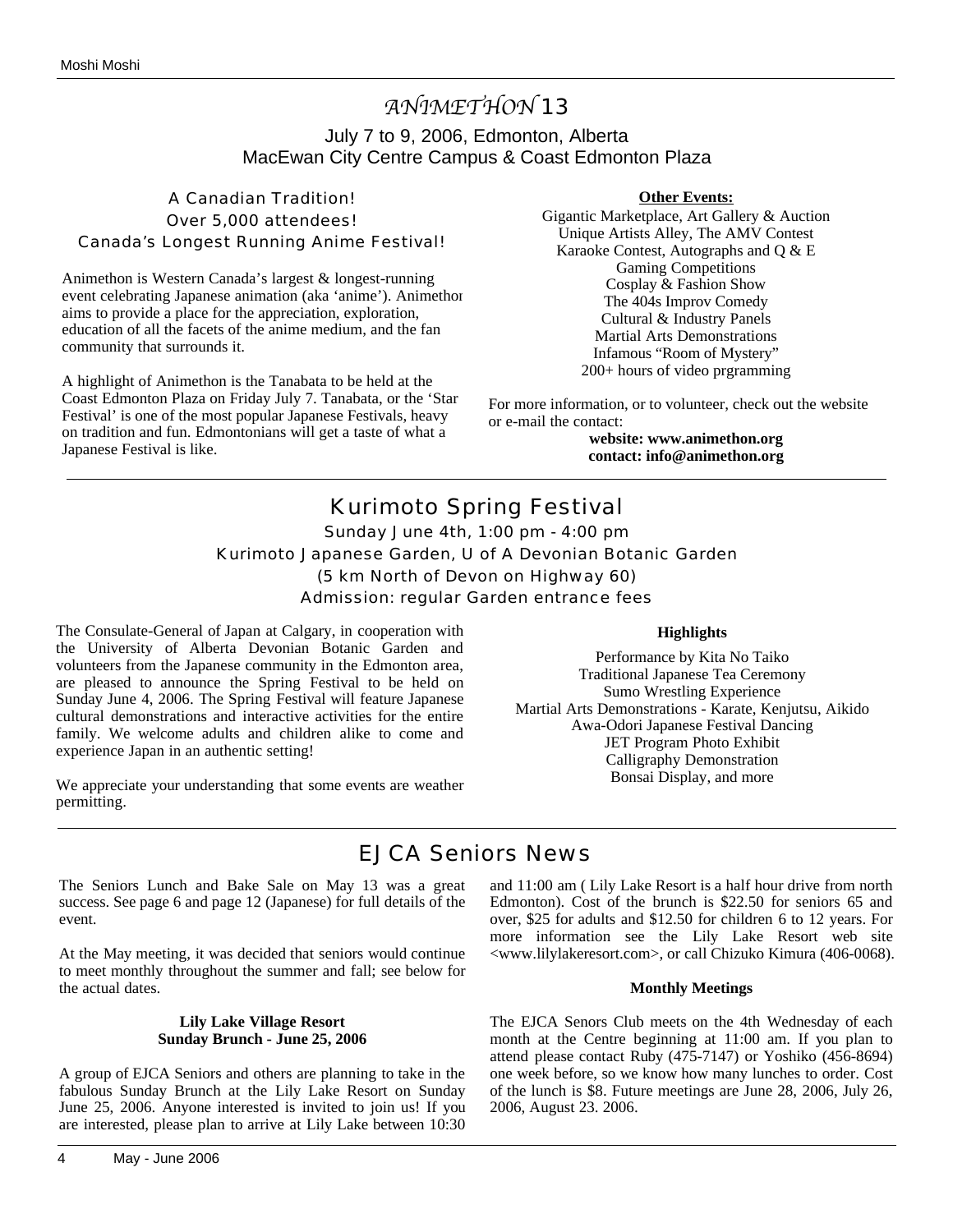# Seniors Lunch & Bake Sale - May 13, 2006

#### **Chizuko Kimura**

Beautiful spring day!

The much anticipated day of the Senior's Lunch and Bake Sale arrived on May 13, 2006, at the EJCA Centre from 11:00 am till 3:00 pm.

The event was well organized and everything went off without a hitch! The lunch menu was a choice of Korokke, Tonkatsu and Chow Mein, all of which were all so delicious as well as making a delightful presentation. What a beautiful presentation as well were the great numbers of dishes of assorted maki-sushi and inari... feast for the eyes indeed!

Then there were tables of unbelievable assortment of food and baking. What talented people we have in our midst. Thanks to each of you!

Cash and grocery items were donated as well which helped defray expenses for the day. You will see the detailed information as soon as it becomes available.

A big thank you goes to the organizers, the cooks, sush-makers, pots'n pans-washers, bake-sale and craft-table sales people, ticket-sales personnel, and all the volunteers whose help was immeasurably appreciated.

Craft tables were few this year, but very interesting! Mrs. Hashimoto's collection of dolls, Cynthia Lindberg's chigiri-e and art work, Mrs. Waida's crafts, Chizuko's pottery and perhaps others whom I inadvertently missed.

Let us pat ourselves on the back for a good job well done, and let's do it again next year!

#### **Hyoko Baxter**

The senior's lunch and bake sale which took place on May 13 was a great success due to everyone's support. When this idea of the lunch was brought forward at the March meeting, the decision to go ahead had to be made on the spot because the announcement needed to go into Moshi Moshi which was being published shortly. This is the only yearly opportunity for the seniors to raise funds, and although some help from younger people are needed, it was decided to go ahead. At first, I was going to be away in May, but my trip was postponed, so by the April meeting I was in a position to help. There were only three weeks to the event, so the people organizing the event got together twice, followed by by many daily phone calls every day up to to May 13.

At the beginning, our menu consisted of korokke (Japanesestyle croquettes), chow mein, futomaki-sushi and inari-sushi. The idea of adding tonkatsu (pork cutlets) came up because it uses the same coating ingredients as korokke. Although the material cost relatively high, it is simpler to make than the other items on the menu. So it was decided to add tonkatsu to

the menu. Since I had to determine a selling price for the tonkatsu, I went to Costco to check out the pork loin and calculated how many tonkatsu we could make from one piece. There were many points to consider, such as whether to make one fairly thick piece or two thinner ones, and athough the thicker one will be tastier, it is quicker to deep fry the thinner ones, but it will become harder, etc., etc. I consulted with a friend who owns a Japanese restaurant, and made some sample tonkatsu at home to find the best way. I felt that one piece of tonkatsu was not enough, so it was decided to serve two pieces at a price of \$6.00, including rice, cabbage & pickles. Luckily Sobeys had a sale on the pork cutlets that I wanted to use; it was already sliced, and sold in pieces. I would know the exact meat cost, and there would be no waste since cutting was not required. The last day of the sale was when we wanted to buy the meat so I pre-ordered them. On May 12 (Friday night) when preparing the meat, I was pleasantly surprised to see the pieces were almost twice that of the ones I saw in the store, but the price was the same. Since one piece was so large, some thought we could serve just one tonkatsu, but we already had the menu set for two pieces. So those of you who had tonkatsu this year were lucky having two large pieces on your plate. This is one of the episodes that I encountered.

There were many other things that happened. When you are organizing such an event there are many things to consider and take care of. Some were good and some were bad, but you have to go on, and see it through.

The success of this senior's event was due to the collaboration of many people. The average age of the senior's club members must be over 70. This year, chow mein, which was prepared according to "one's mother's taste" for Nisei, was made by a number of seniors. Tami Tsujikawa and Chizuko Kimura who looked after the chow mein from 9:00 am to afternoon are super seniors (80 and over). I wonder if I can be like them when I am that age? I really doff my hat to them.

On behalf of the senior's club, I sincerely thank those who donated items for the bake sale and those who helped in the kitchen. I list the names of donors who are not regular members of the senior's club below, but if I miss anyone, my sincere apologies: Shigeyo Aita, Keiko Allport, Kyoko Waida, Kimi Tainaka, Atsumi Hashimoto, Edie Nagata, Cathy Tennant, Miwako Shukuda, Yuko Nakano, Naomi Leroy, Aiko Kawawada, Michiko Kawashima, Grace Fujino, Kinuyo Oda, Ticki Miyashita, Jackie Sugiura, Gail Tsuji.

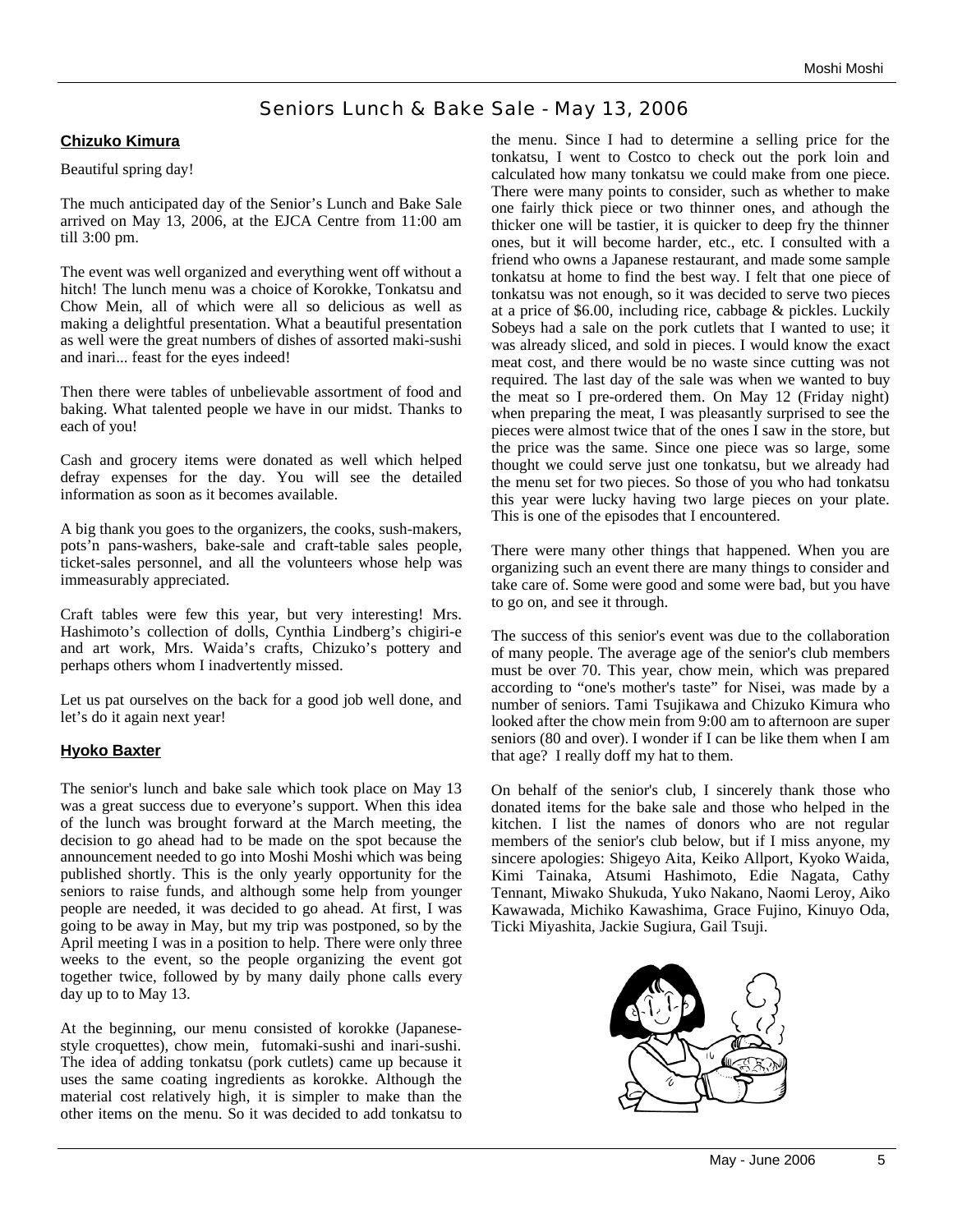

# *National Association of Japanese Canadians*



#### Henry Kojima, NAJC President

There is an old adage that an individual's greatest strength often turns out to be his or her biggest handicap. We can all think of circumstances in our lives where our own personal strengths and orientation played a key part in bringing about a successful situation. At the same time, in another set of circumstances, those very "strengths" in which we privately pride ourselves can work against us and cause pain, damage and loss of ooprtunities. Being quiet and reserved in a classroom can score you big points with the teacher, but may not serve you well when you try to catch the attention of the girl on whom you have a crush!

I guess the trick is to know yourself...and try to compensate when you find yourself in a situation where your strength is definitely not going to work for you. (Easier said than done!)

It seems to me that, among other things, attributes of humility, obedience and deference that our JC culture has always admired and nurtured, have worked for and against our community. In good times, it engenders admiration from other groups; but, during the bad times (such as WWII), it leaves us disadvantaged and open to manipulation, hardship and suffering.

One "strength" that JC's have always subscribed to that has bothered me somewhat has been that of humility. I know... I know...my mother taught me never to talk to others about how great or accomplished you think you are. In fact, most people, regardless of being JC or not, adhere to this view. What's sticking in my craw is the almost religious fervour with which our community practices this. If we don't want to talk about ourselves, what prevents us from at least talking about and recognizing the great accomplishments of others?

Our JC community is LOADED with talented amd accomplished individuals. But if the question were posed to identify five "recognizable JCs, most people would have a hard time fulfilling that. Probably the first two (and only) names would be on everyone's list! Do you know some of the names of the world-class medical researchers, rpofessors, artists, writers, filmmakers, lawyers, accountants, designers, architects and athletes that we have in our community?

What stops us from acknowledging these people in a timely and appropriate manner? We should be taking every opportunity to publicize their successes in our local newsletters, national newspapers and websites. Further, why do we acquiese to those who go to the extreme in declining to be acknowledged for their accomplishments and community contributions?

Even humility has its limits. Let's make an effort to break out of this stifling mold. When you think about it, recognizing someone from within your community is, in part, a way to bring recognition to the whole community. Perhaps if we viewed it more from this perspective, we might start to get to know these many talented individuals in our midst.

## Jack Maruyama April 12, 1932 to January 19, 2006

Lovingly remembered by Anna Mae, his wife of forty-four years; his sons Craig (Joan), Terry (Carrie), Trent (Risa) and Brett (Sheena); his grandsons Dayn and Trey; his graddaughters Rachel and Abbey. He is survived and sadly missed by his siblings Katy, Gen, Norma, Paul, Sat, Daisy and Wayne; their familities; and by his many, many friends. He was predeceased by his brothers Tuck and Ken.

Having lived in St. Albert since 1965, Jack was an active partcipant in the community. He was a successful businessman in the Edmonton area for over 35 years. Passionate about sports, Jack actively competed in numerous sports and supported sport organizations throughout his life. Jack was a very proud Japanese Canadian and an important member within the community.

He touched the heaarts of those who knew him, and made their lives richer with his thoughtfulness, generosity and kindness.

Memorial donations may be made to the Heart & Stroke Foundation, 10985 - 124 Street, Edmonton, AB T5M 0H9 or to the Kidney Foundation, #101, 10642 - 178 Street, Edmonton, AB T5S 1H4.

## Jane Maruyama

On April 11, 2006, Jane Tsuneko Maruyama of Edmonton passed away at the age of 68 years.

Jane is survived by her loving family, three sisters: Katy, Norma and Daisy (Jim); four brothers: Gen (Marge), Paul (May), Sat (Shirley) and Wayne (Lorraine); as well as numerous nieces and nephews. She was predeceased by her parents and three brothers

A memorial service was held at Connelly-McKinley, Edmonton Chapel on Saturday April 15, 2006; a family inurment will be in the family plot in Taber at a later date. Friends who so wish may make memorial donations directly to the Alberta Cancer Foundation and all "Koden" will also go to the Cancer Foundation.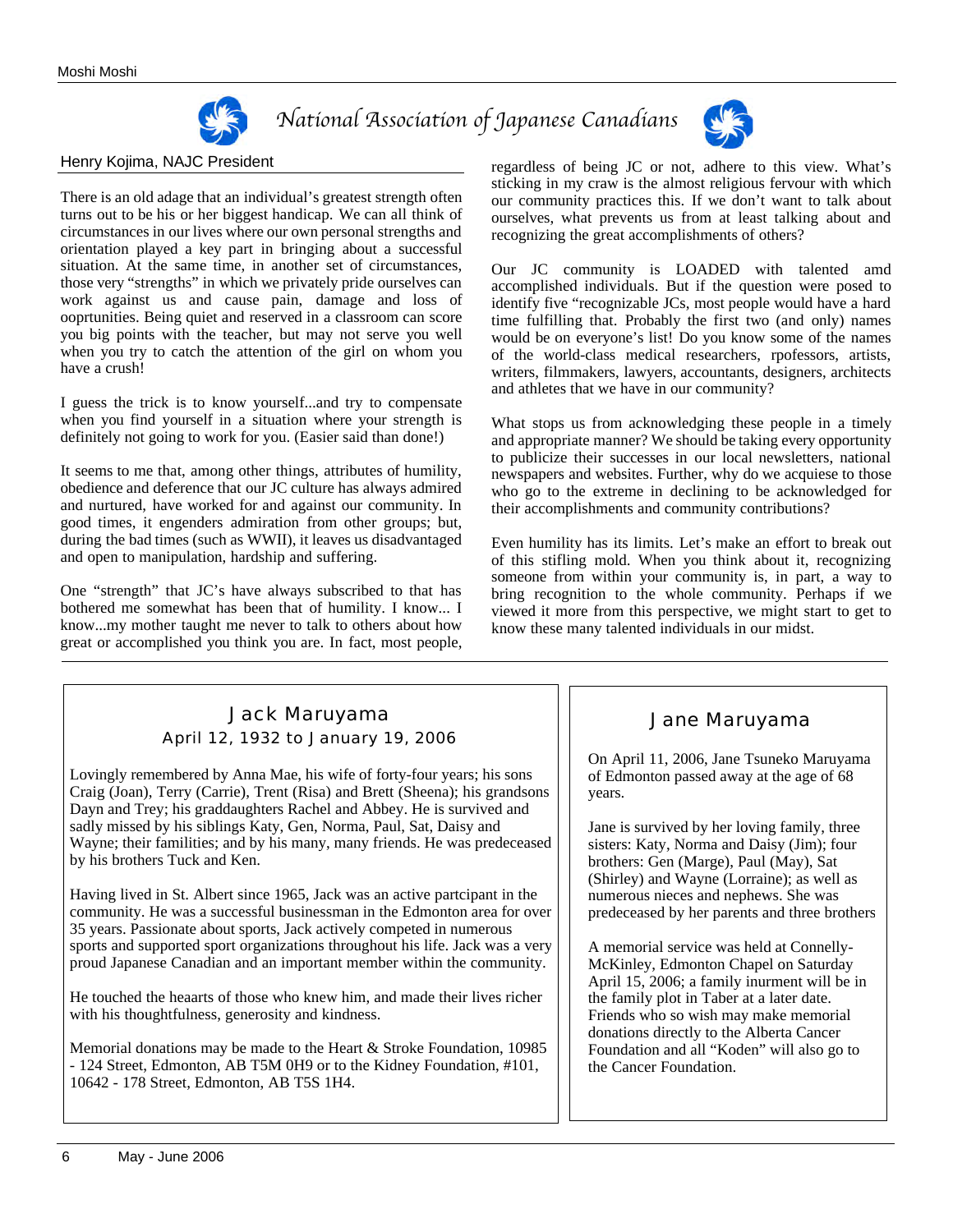# Library Update

#### Cathy Tennant

#### **From humble beginnings ….**

The library dates back to the late 1980's when the EJCA rented premises on the second floor of building near the Ortona Gym. Programs and events were held in this bright but very small facility, the first home of the EJCA. The library started off modestly, consisting of one bookshelf holding books collected by friends of Sayuri Matsuba who believed in the importance of having reading materials for those whose first language was Japanese. Books were donated and volunteers came forward to help organize the "library".

When arrangements were made to move into our current Centre, Sayuri requested that a small library be included in the expansion plans. Growing from the one bookshelf in the old building, the library is now bursting at the seams despite ingeniously double-level shelves which line two walls. Over the years, the collection has increased through generous donations of adult and children's' books, magazines and videos. Although most of the books are written in Japanese, there are also Japanese cookbooks in English, and Japanese language textbooks.

#### **Thanks to volunteers ……**

Over the years, volunteers have taken turns maintaining the library, diligently cataloguing and numbering the books and videos, setting up a "lending" system and tracking down tardy returns. Volunteer "librarians" included Toshiko Yamamoto, Mrs. Sato, Aiko Kawawada, Ichiko Tsuneda and many others. Currently Mrs. Vinh and Mrs. Oshiki are assisting Sayuri who has remained the one constant volunteer, providing leadership to the group maintaining the library. Without the effort of all the volunteers over these many years, we would just have a room with piles of disorganized books.

#### **Naming the library ….**

While Yumiko Hoyano was president of the EJCA, it was decided that the library would be named the "Gordon Hirabayashi Library" and the library was the recipient of Gordon Hirabayashi's documents and papers.

In a recent visit to Seattle, I realized how respected Gordon

Hirabayashi is, not only in Canada but also in the United States. The "Seattle Metropolitan" magazine was honouring "The People Who Shaped Seattle" in their May issue, and Seattle-born Gordon Hirabayashi, was featured as a civil rights defender. He was one of a very few Japanese Americans who defied the U.S. Government curfew and evacuation orders in the spring of 1942. He was arrested, convicted and imprisoned. Gordon appealed his case to the U.S. Supreme Court and although unsuccessful initially, four decades later he challenged the wartime convictions, the case was reopened and his convictions were overturned.

As written by Gail Nomura in the Seattle Metropolitan, "His resistance ultimately helped preserve the constitutional rights of all Americans. It resonates especially in this post -9/11 era, reminding us how fragile constitutional protections can prove in the face of prejudice, poor political leadership and the silence of the many-and how much one principled person can do to preserve them".

Following the war, Gordon resumed his education at the University of Washington and after obtaining his PhD in sociology, joined the faculty at the University of Alberta in 1959 where he became the sociology chair until retiring in 1983. And so, Edmonton became the home of this courageous activist.

#### **Moving forward ….**

The goal of the current library volunteers is to "houseclean" the non-current magazines and books, and to streamline the video collection. Their feeling is that with NHK being available in Edmonton and the move to DVD's, it makes sense to perhaps keep only NHK special programs. In order to meet this goal, they will need a few volunteers (see the Development and Career Opportunities section).

This year the Board will be proceeding with plans to start archiving Gordon Hirabayashi's documents so that they are easily accessible as reference materials.

#### **Where is the library ….**

One door past the office!

| June 10, 2006    | Community Barbecue & Field Day, at the Centre beginning at 10:00 am            |
|------------------|--------------------------------------------------------------------------------|
| June 13, 2006    | EJCA Board Meeting, at the Centre beginning at 7:00 pm                         |
| June 28, 2006    | EJCA Seniors Club meeting, at the Centre beginning at 11:00 am                 |
| July 26, 2006    | EJCA Seniors Club meeting, at the Centre beginning at 11:00 am                 |
| July 29, 2006    | Yakitori preparation for Heritage Festival, at the Centre beginning at 9:00 am |
| August 5-7, 2006 | 2006 Edmonton Heritage Festival at Hawrelak Park                               |

## Calendar of Upcoming Events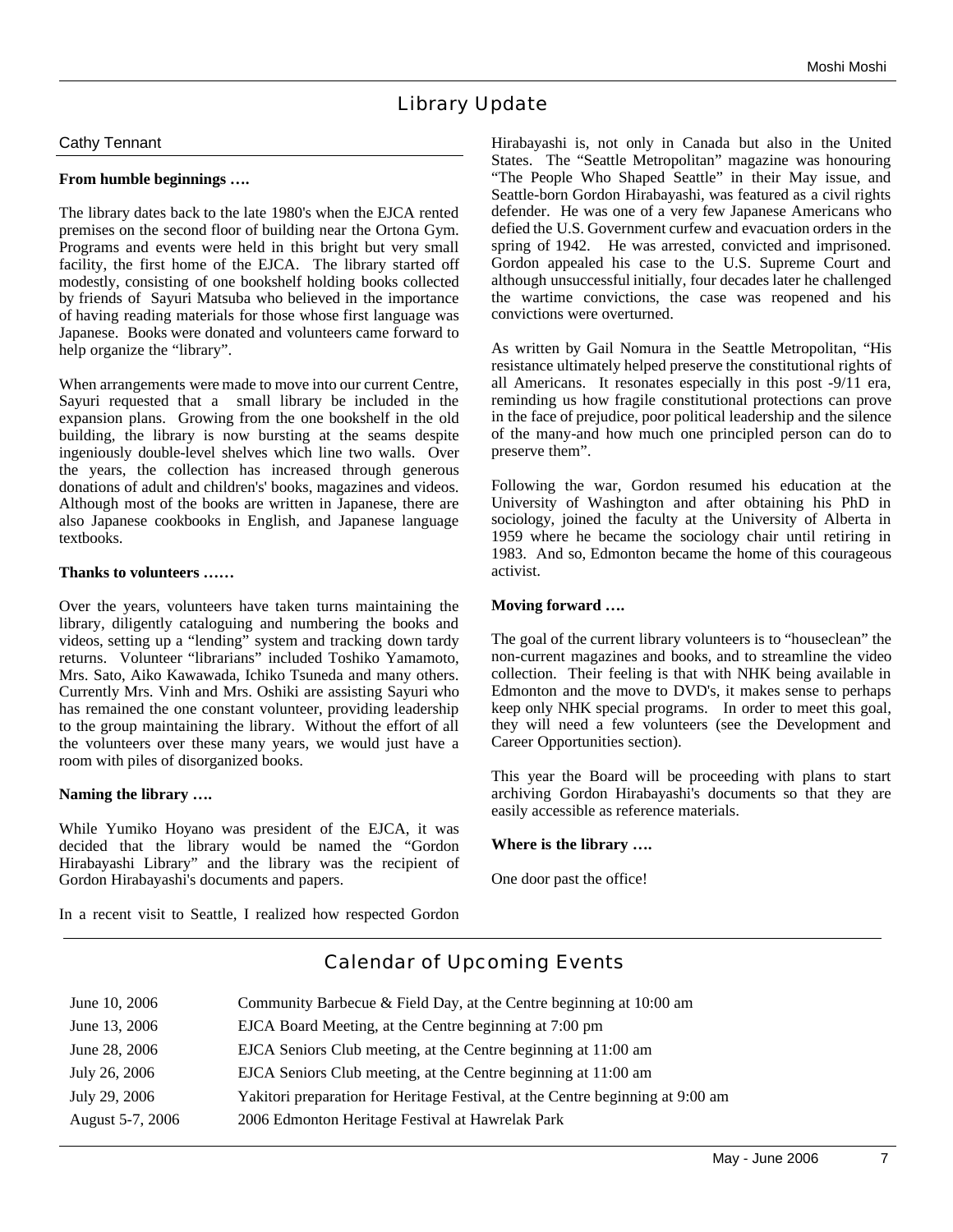## Development and Career Opportunities

## Cultural/Community Centre Manager Position

The Edmonton Japanese Community Association and the Argyll Community League are looking for a highly motivated person to manage its Cultural/Community Centre. Information about the Centre is available at www.ejca.org **This a part-time contract position.**

#### **Duties Include (but not limited to):**

- Facility cleaning
- Managing of Centre rentals
- Overseeing Centre maintenance & security
- Reporting to EJCA and ACL Boards

#### **Skills & Knowledge Required:**

- Grade 12
- Computer skills for: data input and generating monthly Board reports
- Excellent communication & interpersonal skills
- Excellent organizational & time management skills
- Facility management experience desirable
- Sensitivity to cross-cultural issues
- Japanese language ability is an asset, but not necessary

Please Note: Candidate must submit three references, and be willing to submit to a criminal record check. Please e-mail application letter and resume to Mike Murakami at: **bydesignedm@shaw.ca** 

**Deadline for Submission has been extended to June 30, 2006** 

# 2006 BAZAAR

This year, our spring bazaar is moving to the fall to become the "Fall Fundraising Fun Fair" for children of all ages. As always, there will be many things Japanese, including lunch and "takeaways". But watch for lots of new and exciting additions!

Keep your eyes and ears open for updates on opportunities to share your ideas and to come out and be part of the fun!

If we've already got you interested in being involved in the planning, let us know ….

Cathy (tennant@shaw.ca or 436-6291) or Edie (484-5495).

## Cultural Centre Library

Do you have a craving to organize? Do you love libraries? Are you interested in double-decker bookstorage? Our library is looking for VOLUNTEERS willing to offer 3 hours of time, to help clean and organize the books and videos. Date has not yet been decided but will be on a Sunday from 1:00 pm to 4:00 pm. Ability to read Japanese would be helpful, but is not necessary.

If interested, please contact Sayuri Matsuba at 475- 5658 or <sayurimatsuba@hotmail.com>

## Volunteers for Animethon **July 7th to 9th, 2006**

We are looking for people to help out during the main events as projectionists, security and others. We will also need people to help out at our own Tanabata festival. Please find more information on June 5th at 2:00 pm at MacEwen City Centre Campus or sign up at Animethon.org. More information can also be requested from <hr@animethon.org>

# Pacific Fish World **(Korean & Japanese Grocery)**

Under New Management!

Stocking many Japanese items (unagi, tuna, ikura, black cod, kombu, Hikari rice, soba, sauces, sukiyaki meat and more)

New dry good items are being ordered weekly, and we are interested in hearing what customers want to see in the store.

> **#52, 9703 - 41 Avenue Edmonton, Alberta Phone: (780) 414-0946**

Open 7 days a week!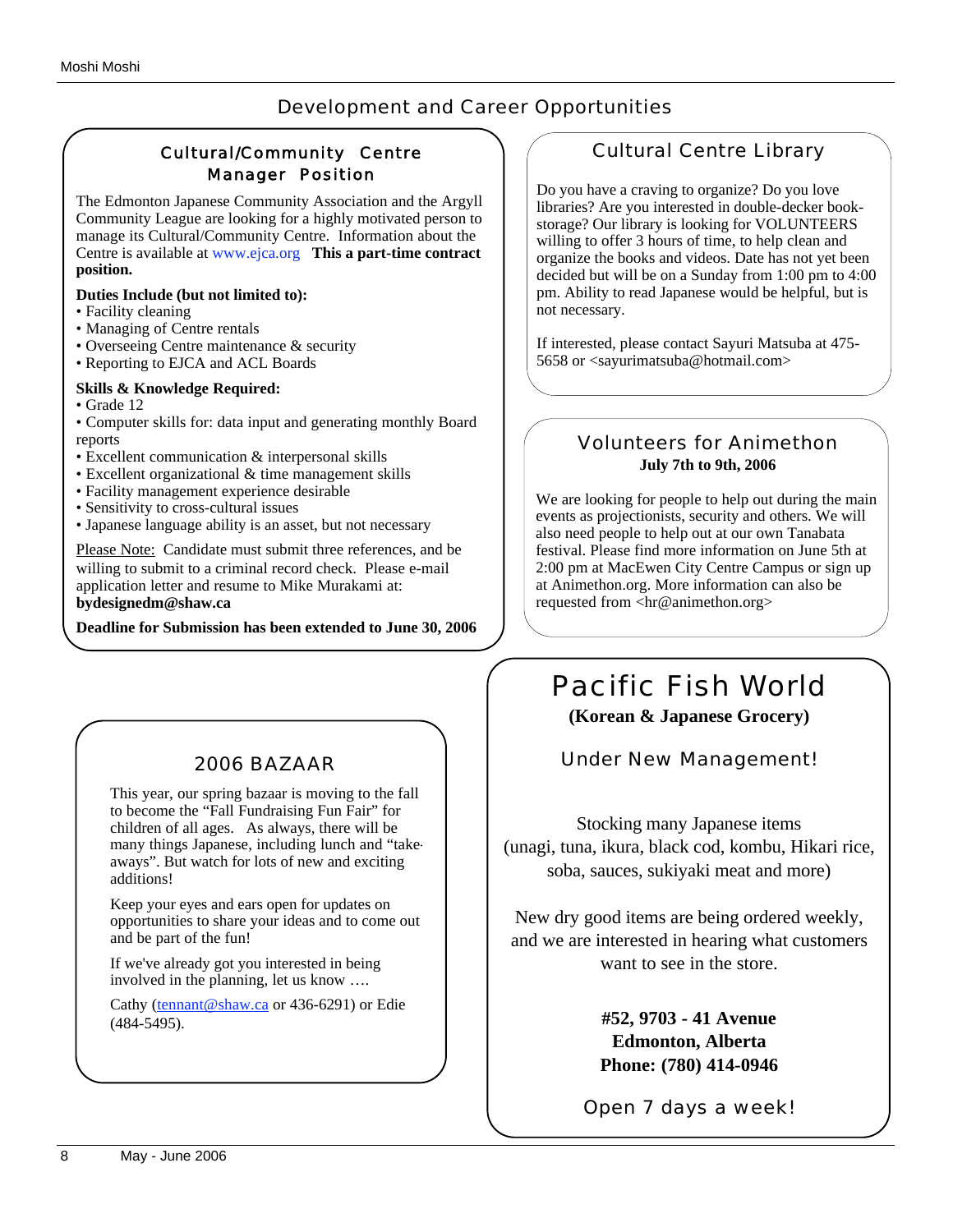# 『]快適』『清潔』をお求めのあなたへ

*Enjoy the comfort of the latest hi-tech bidet*

*Unlike a traditional bidet, you sit on a heated seat while using the multi-functions of the Personal Hygiene System.* 



**For information or purchase, please contact ASA (Aita Sales Agent) Phone (780) 922-4313 Fax (780) 922-4593 e-mail: msaita@oanet.com**

# MACHIDA COMPUTER SYSTEMS

Custom Assembled Computers Televisions \* Electronics \* VCR's (Sales and Service) David Machida (dmachida@telus.net)

90 Garnet Crescent Sherwood Park, AB T8A-2S4 Ph/780 467-5377

# TONY the TAILOR

ALTERATION SPECIALIST **JUNKO DARASENG**

Specializing in LEATHER, FUR & SHEEPSKIN All types of mens & ladies clothes, coats & jackets Dry Cleaning Available

10172 - 104 Street Edmonton, Alberta T5J 1A7 **Telephone 426-4654**

# YOSHIO SUMIYA Barrister, Solicitor & Notary Public

**FREE INITIAL CONSULTATION Weekend, Home and Hospital Appointments**

**General Law Practice Including:**

**Personal Injury and Accident**

*No Fees until your case resolved Lower Fees, More Money to YOU Fee by Percentage of Recovery*



**Business Divorce and Custody Employment Criminal Wills and Estates Real Estate**

**Unit 309, 10405 Saskatchewan Drive Edmonton, Alberta T6E 4R9**

**Phone: (780) 917-3356 Fax: (780) 437-5788**

# 寿司わさび

*Sushi WASABI*

**5714 - 111 Street Edmonton, AB**

**Business Hours** Tues-Thurs: 11 AM - 1:30 PM; 5 PM - 9:30 PM Fri: 11 AM - 1:30 PM; 5 PM - 10 PM Sat: 5 PM - 10 PM Sundays & Holidays: 5 PM - 9 PM CLOSED Mondays

> **Phone: 433-0533 Fax: 413-4138**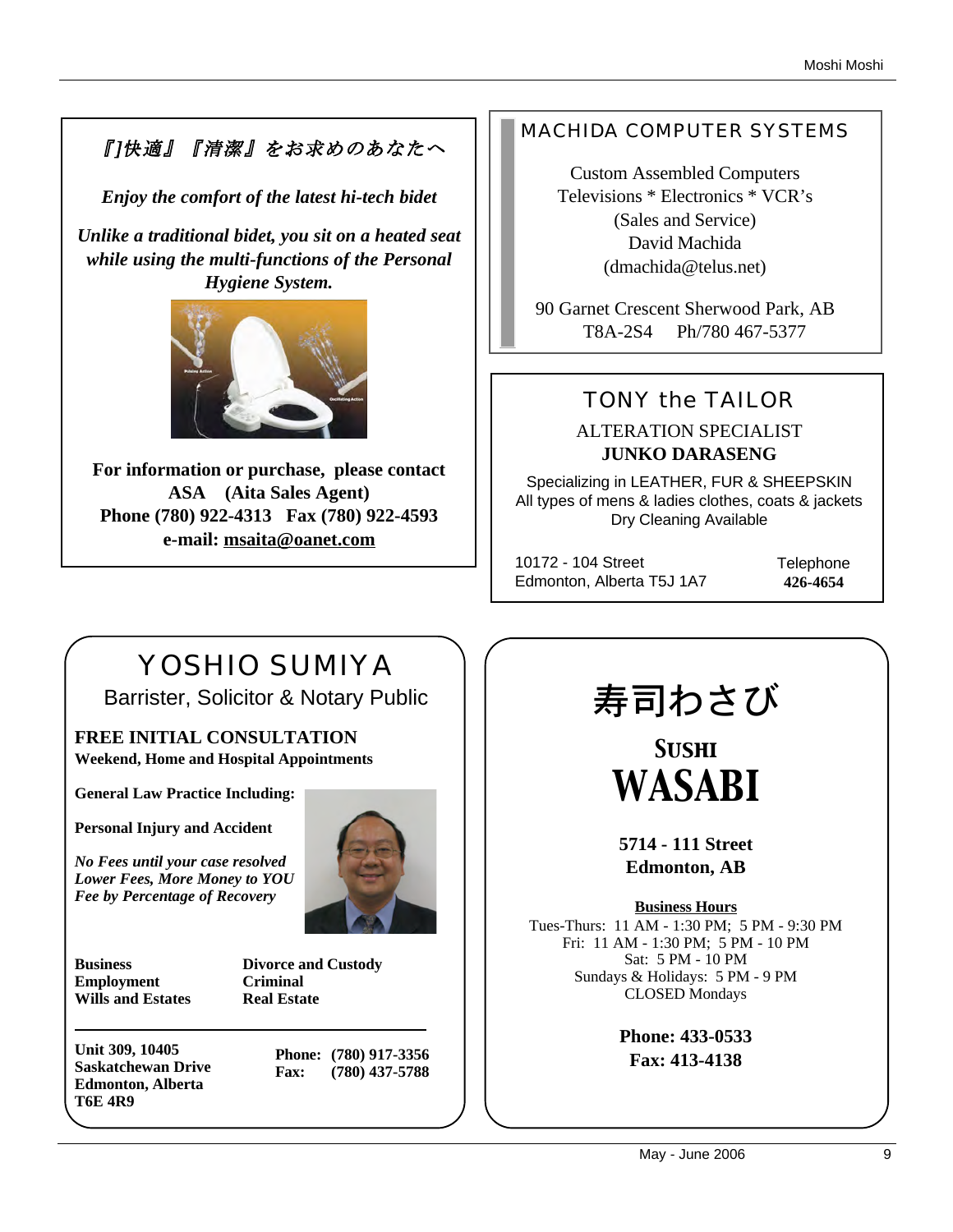# 2006年サマー・バーベキューと運動会

EJCAと日本語学校(MEJCS)共催コミュニティー・イベント

- 日時: 6月10日(土曜日)10時 3時30分
- 場所: EJCAセンター北側の広場
- 会費: EJCA会員及び日本語学校父兄無料;非会員6ドル(大人、子供12才以上)

(EJCA会員は人数を知るために6月6日までにセンターへ登録してください。電話:466-8166)

## プログラム (悪天候の場合はプログラムの変更あり)

10:00 - 10:30 到着、社交、紹介

- 10:30 12:00 ラジオ体操、ピンポン/宝探しリレー, 徒競走(競争とリレー)、 スイカ割り
- 12:00 1:00 ランチ(詳細は下記をご覧ください)
- 1:00 2:30 クイズ・ショー、デカパン・リレーとドーナツ(子供と大人)、 綱引き(子供と大人)
- 2:30 3:00 全員でのビンゴー

# ランチと飲物

飲物(ポップ類、ジュース、コーヒー、お茶)は一日中あります。EJCA提供の美味しいハン バーガーとホット・ドッグはジャイアント・バーベキューアーで調理。サラダ、ご飯、デザー ト、などのご馳走は日本語学校メンバーの提供です。

# プログラムについて

プログラム中の多くの行事はどの年齢でも参加できます。ゲートボールなどの用具もありま す。

夏の初めとなるこの楽しいイベントです。カレンダーに印してください。

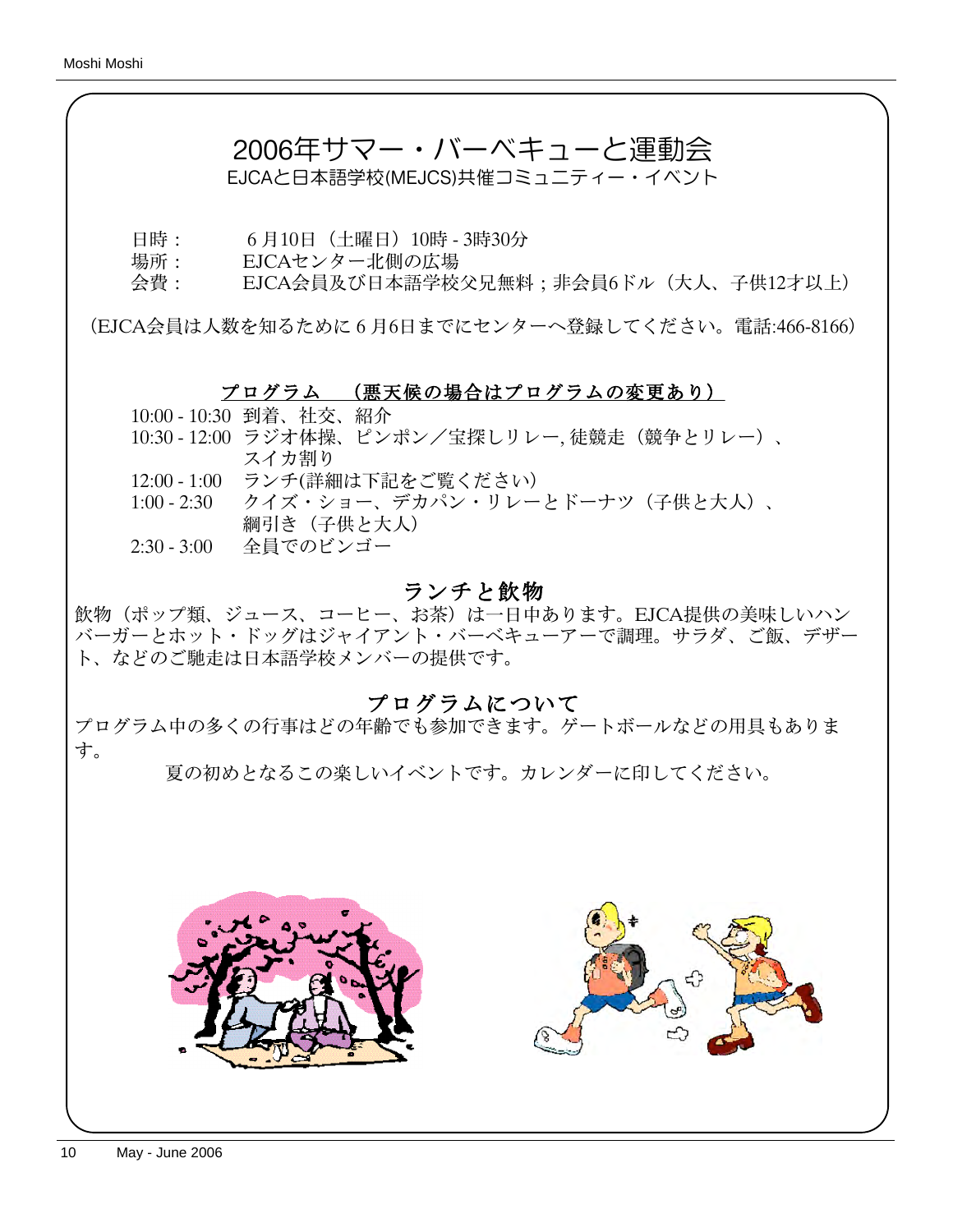# EJCA会長の言葉

#### マイク・ムラカミ

センサスの用紙が数ヶ月前に来ました。書き込み方法を見まし た。「この人が子供の始めて家で覚え、今でも理解できる言葉 は何か:英語、フランス語、その他」。時々私はEJCAコミュニ ティーとその関連グループがこの事実をどう反映するかと考え ます。カナダ政府の調査では日系カナダ人はカナダの人口の 0.02%と推定しています。またいろいろな調査によると日系の 新しい世代の90%は違う人種との関係を持つと報告されていま す。う~ん、半々、または「ハッパ」の子供達が普通と言う事 になるでしょう。(ハッパ:両親がアジア人またはアジアーア メリカ人と非アジア人の間の子供)。日系カナダ人は見た目で は分からないビジブル・マイノリティーと成りつつあるのか、 それとも特異な「交錯する文化」と言う現象に発展しつつある のでしょうか。

空手、碁、盆栽、北の太鼓などのクラブを見ても、指導者やメ ンバーは非日本人です。EJCAはエドモントンでの「交錯する文 化」と言う社会の変化の先端を行っているようです。EJCAでは 多くの響きの異なる名前は、それがアイデンティティーの問題 ではなく、むしろ肯定的な全体のアイデンティティーとなって います。EJCAはどの「エセニック」カテゴリーには当てはまり ません。この幸運な結果は良いことです。

例えば、ローヤル・アルバータ博物館での「Geisha to Diva: the Kimono of Ichimaru 」(芸者から一流歌手:市丸の着物」展示 会の開会式でのすばらしい「北の太鼓」の演奏は交錯する文化 の和を表しています。太鼓をたたく人たちは5カ国語を話す人 たちの集まりですが、彼らは一つのアンサンブルとして調和の 取れた演奏をしていました。彼らのパフォーマンスはクリス ティン・アヌーヅセンによる偉大なジャズとの類似を思い出さ せました。

「即興的なジャズ・アンサンブルを想像してみてください。人 間が動的なバランスの中に居る良い例です。誰も指揮しません し、音楽家はただ交じり合い、そして彼らは彼ら自身とグルー プに和合していて彼らは何時ソロを演奏するか、何時一緒に演 奏するか、直感的に知っているのです。彼らの違いが、妨げに ならずに、音楽的なメッセージに貢献しているのです。各々が ユニークな音をグループへ持って来ます。しかし全体的な音は

別々な音の集合より以上なのです。関係は重要です。演奏家の かすかな知らせ、彼らのお互いへの謙遜、彼らのメソディーと リズムを織りなすこと、また各個人の表現。高鳴りや心に沁み るソロ無しには音楽は凡庸なピリッとした所の無いシチュウと なってしまうでしょう。もっとも良いジャズ・アンサンブルの 演奏家は主張し、協力します。そして彼らは自由が無いことに 文句を言うとは知られていません。

個人とグループ間のダイナミズムが即興的な表現を励まし、有 機的な変化し続ける音楽の流れとなるのです。同じ音楽を演奏 していることは分かりますが新鮮で新しいのです。」EJCAが 「北の太鼓」のような成功している芸術グループの本元である ことは幸運なことです。彼らは協調的自己発見の価値を具現 し、交錯する文化を理解する触媒となるからです。「全芸術、 すなわち、口述、音楽、儀式、有形芸術、劇場、はそれ一つ で、又は一緒に、もっとも総合的な芸術、つまり、人間的な社 会を作り上げなければならない。そしてその最高作品が人間の 精神を作り替える」ーアノン

以前は苦闘していた小さいエセニック・グループであったEJCA も日本文化を接点として活発な多様なコミュニティーへと発展 してきました。8月5日から7日までEJCAの各グループはエドモ ントン・ヘリテージ・フェスティバルの日本館で公演します。 EJCAの文化プログラムを一カ所で全部見る事ができる良い機会 です。ぜひ来館してその一部となりませんか。

エドモントン・ヘリテージ・フェスティバルは世界中からの70 以上の文化を58館で紹介します。人口の3分の2が異なる母国 語をしゃべる市に住む3世日系カナダ人として私たちは私たち を分割するより結束するものをより多く持っていると確信を 持って言えます。

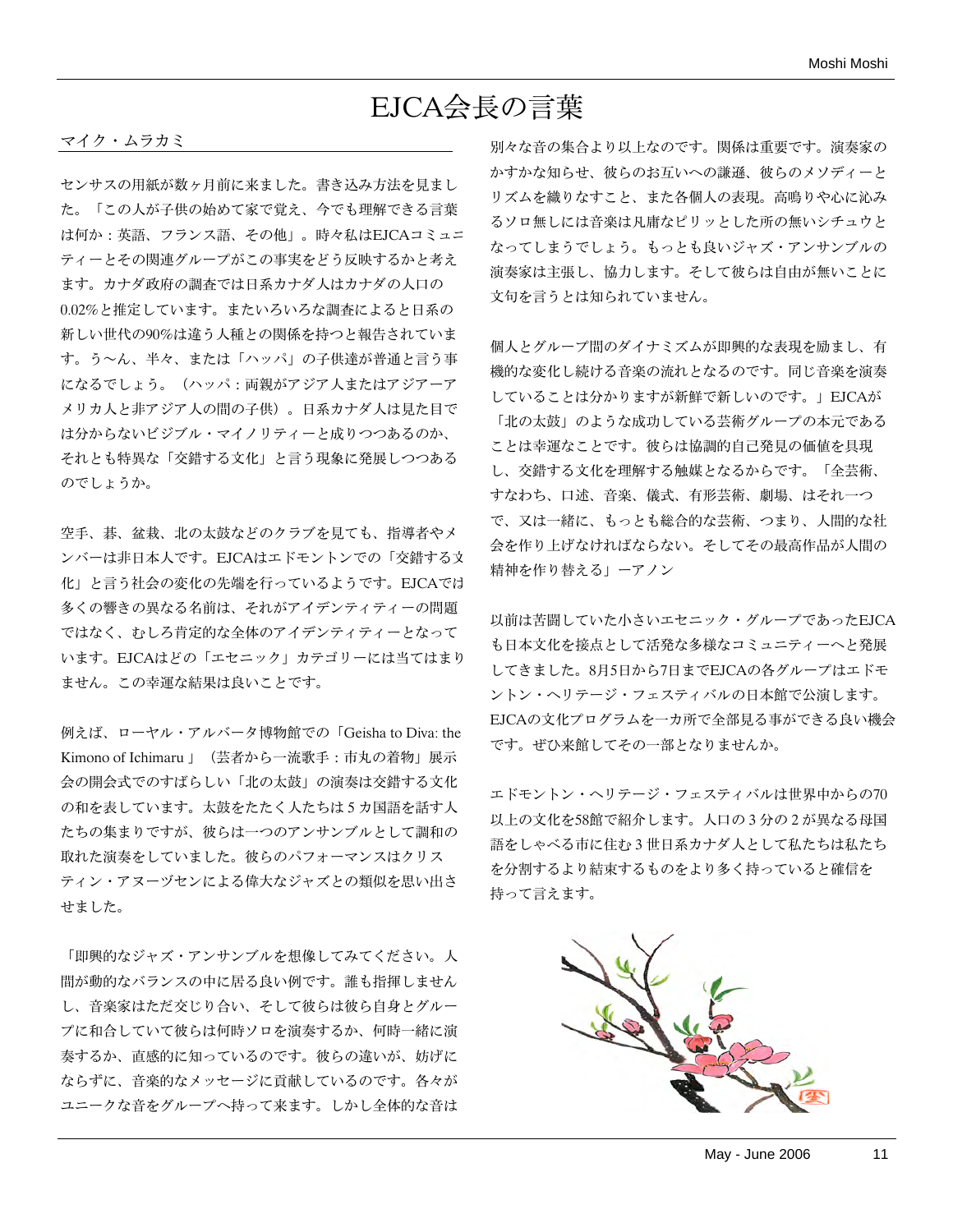# EJCAシニア・クラブのランチとベークセール

#### ヒョウコ・バクスター

5月13日に行われたシニアのランチは皆様のおかげで大成功に終 わりました。3月のミーティングでその話が出た時、 シニアは 「もしもし」に出す都合もあり、その日のうちに決めなければ なりませんでした。年に一度の資金作りの機会でもあり、若い 人たちの助けを借りなければ出来ない、と言う不安もあったよ うでしたが、する事に決めました。私は5月は留守の予定だった ので、手伝いは出来ないと思いましたが私の旅行 は延期になっ たこともあり、4月のミーティングで私は手伝うことにしまし た。イベントまで約3週間しかなく、オーガナイズをしてくれる 2、3人とミーティングを2度行い、後は電話連絡で何とか漕ぎ着 けました。

最初の段階ではメニューは「コッロッケ」、「チャオメン」、 「太巻き寿司」、「いなり寿司」と決まっていました。コロッ ケと同じ衣で揚げ物だからトンカツはどうか、との提案があ り、材料費がかかるとの声もあったけれど、調理の手間は他の 物よりかからないから、とメニューにいれることにしました。 値段を決める都合もあるのでCOSTCOへ下調べに行きポークロ イン一本で何枚とれるかを指で測ったりしました。豚肉は厚め のを一枚にするかそれとも少し薄くして二枚にするか、トンカ ツは厚い方が美味しいけれど薄いと揚げるのは速いが固くなる とか、いろいろな意見があり、日本レストランをしている友人 に話を聞いてみたり、家でサンプルを作ってみたりしました。 やはり一枚では私自身でも物足りない感じがし、 値段を6ドル にして二枚にすることにしました。運良くSobeysで私が使おう と思っていた肉がセール、しかも切ってあり、枚数で値段がつ いていました。私にとっては材料費もはっきり分かり、切る手 間も省け、50人分の100枚を買えるので無駄も出さないですみま す。セールの終わりの日が私たちの買いたい日だったので、100 枚を前もって注文しておきました。下準備をした5月12日(金曜 日)の夜、受け取った肉を開いてみてビックリ。店頭に並んで いた肉の倍くらい大きく、枚数で売っていたので値段は同じ。 大きいので一枚でも良いのじゃないかとの声もありましたが、 メニューにはもう二枚としてあるし、値段も決めてあるので、 お客さんが喜ぶ方が良いでしょう、と二枚にすることにしまし た。今年トンカツを注文した人たちは大きいトンカツを二枚も 食べることができて得をしました。これは幾つかあったエピ ソードの一つです。

他にもいろいろありました。一つの行事を行うにはその途中で 予想外の事も起こります。それが良い場合は良いのですが、悪 いこともあります。それをどう判断して事を進めて行くかが大 事であると改めて思いました。

このシニアの行事の成功は多くの協力があって出来たことで す。シニア・クラブの皆様も平均年齢は有に70才を超えている と思います。今年は皆がんばって、二世に取っては「おふくろ の味」であるチャオメンを作りました。朝9時から昼過ぎまで 立ちどうしでチャオメンの係りをしていたタミ辻川やチズ木村 さんたちはスーパーシニア(80才以上)。私はその年になった 時彼女たちのように出来るかしら⋯本当に頭が下がります。

ベークセールに寄付をしてくださった方々、台所でお手伝いを してくださった方々、シニア・クラブに代わって心よりお礼を 申し上げます。シニア・クラブ以外の人たちで寄付してくだ さった方々を下記に記しますが漏れた方がありましたらお詫び 申し上げます。

会田しげよ、オールポート恵子、和井田京子、田井中きみ、橋 本あつみ、永田イディー、テナント・キャシー、宿田美環子、 中野悠子、リロイ尚美、川和田愛子、川島みちこ、藤野グレー ス、小田絹代、宮下ティキ、杉浦ジャッキー、辻ゲール。



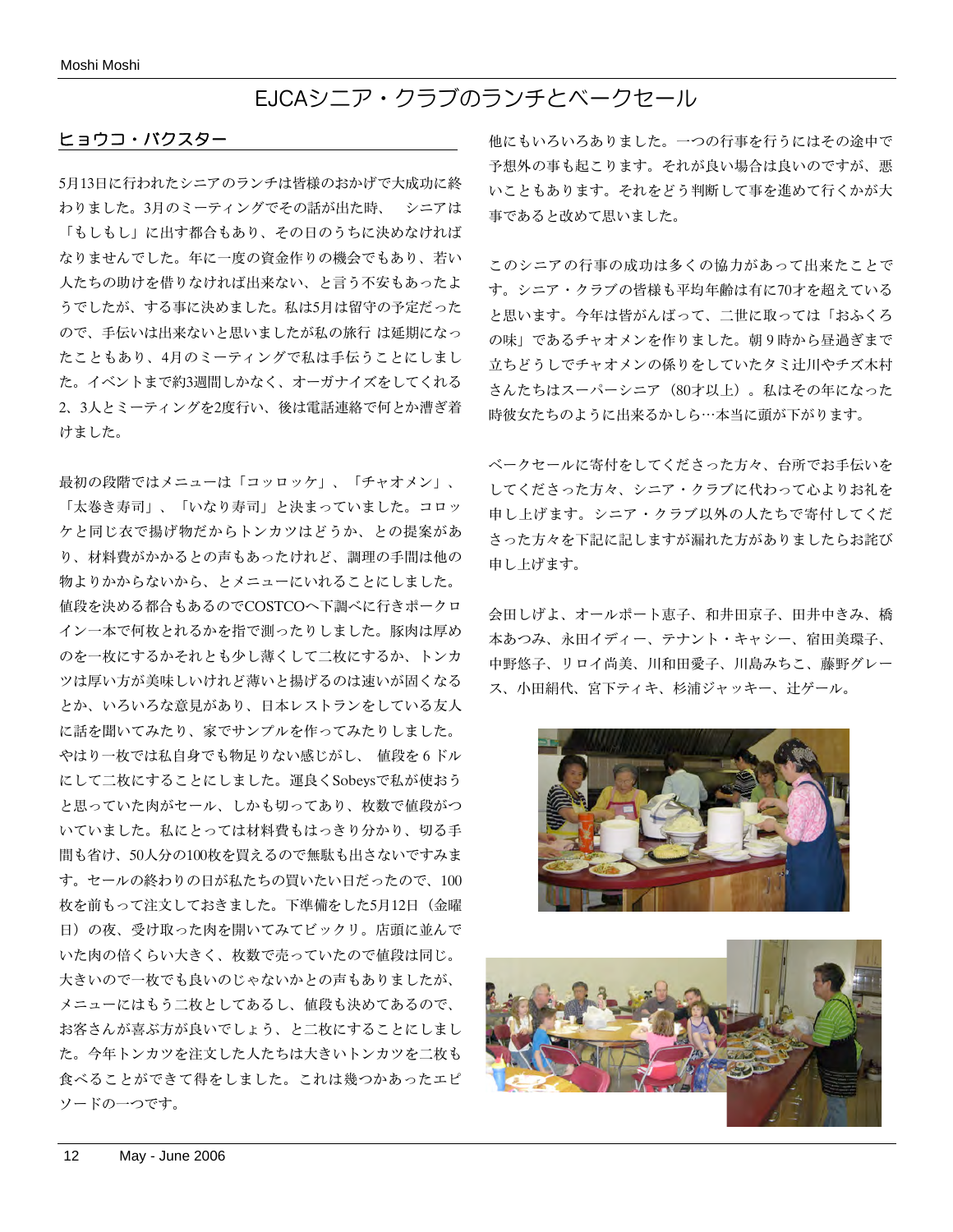

EJCA図書の歴史

#### 松葉さゆり

私が図書を始めた頃はEJCAはまだオートナジムの近くのビルの 2階を借りていました。この最初のホームグランドでもある2 階の明るい部屋でEJCAのいろいろなプログラムやイベントが繰 り広げられていました。

私がEJCAの役員になった80年代の終わり頃はEJCAのメン バーは2世3世の人達がほとんどでしたが新移住者、長期滞在 者も年々増えている時代でした。私はその人達のためにもぜひ 図書室を作りたいと考えていました。それは私が本を好きなば かりではなく本は私達のような移住者にとって心のゆとりにも なり日本語を忘れないための唯一の日用必需品だと思っている からです。

私はまず役員会から許可をもらい空いている部屋に本棚をおい て本集めから始めました。そして何人かの本好きな人に声をか け図書のヴォランテアーになってもらいました。それ以来毎年 本も徐々に増えヴォランテアーの方達も快く本の整理をしてく ださいました。いままで図書のお手伝いを何年もしてくださっ た下記方々に心から感謝いたします。川和田さん山本さん常田 さん佐藤さんそして今でも声をかけると喜んで出てきてくださ るビン京子さん押木さん本当にありがとう。

1994年図書室も新館へ移りました。新館の図書室は両面の壁に 書架が8列に並ぶ大変おおきな図書室でこの書架を全部埋める のには何年かかるかしらなんて話あったことを昨日のように思 い出します。そして16年たったいまでは書架がたりないほど本 が増えています。図書は日本の小説が主で、その他教育書,旅 行案内書、料理、日本語の教科書、青少年向けの図書、日系人 文学書、辞書、ビデオ、雑誌などがあります。

今のところ古い本やビデオ、雑誌などは借りる方がほとんどいま せんので整理の対象にしたいと思っています。

さてこの図書室が3年前に Gordon Hirabayashi 博士の名誉を称え GordonHirabayshiLibraryと名称されることにEJCAの役員会でき まりました。

平林博士はアメリカのシアトルでお生まれになり、ワシントン大 学で社会学の博士号をとり、第2時世界大戦中はアメリカ政府が 日系人に対して出した条令、外出禁止、立ち退き令などに反対 し、日系人の自由と平等のためとことんまでアメリカ政府と戦い 投獄までされたかたです。戦後博士の勇敢な行為はアメリカ人カ ナダ人の心をうちいろいろな方面から賞賛を受けています。

アルバータ大学には1959年から1983年まで教鞭をとられ、また 社会学部の学部長としても活躍なさいました。また彼はリドレス 運動で活躍し、当市だけでなくカナダ全国で日系人のために貢献 してくださいました。EJCA会誌「もしもし」を1976年に始めた のもゴードンです。

これからは図書の整理を年に4回ぐらい今までどおりして行きた いと思っています。人数ももう少し増やしたいと思っています。 どなたかお手伝いくださいませんでしょうか。仕事はとても簡単 です。ぜひ御連絡ください。松葉さゆり Tel. 475-5658です。

最後にいままで惜しみなく本を寄贈してくださった会員の皆様、 日本語学校、総領事館の皆様方に感謝いたします。